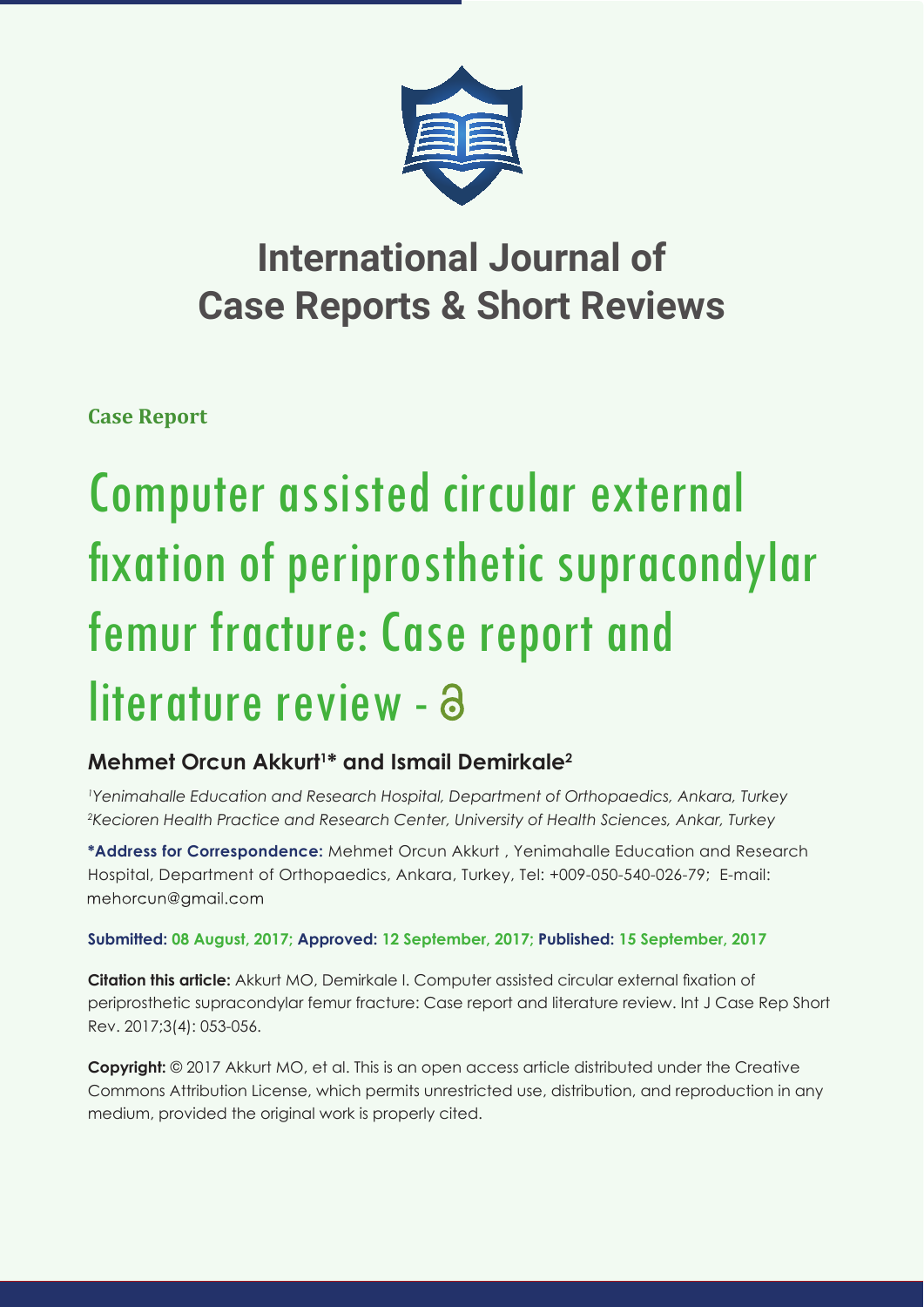#### **ABSTRACT**

The incidence of periprosthetic fractures of the knee is markedly increasing. Fixation options include retrograde intramedullary nailing, open reduction and internal fixation with locked plates and external fixation. We present aperiprosthetic supracondylar femur fracture successfully treated by computer assisted external fixation.

#### **BACKGROUND**

In parallel with increasing number of Total Knee Replacement (TKR) surgeries and with prolonged life expectancy and higher prevalence of osteoporosis, the incidence of periprosthetic fractures of the knee is markedly increasing [1]. After primary TKR, the incidence of periprosthetic femoral fracture is reported to be 0.6% and supracondylar femur fracture is the commonest [2]. The predisposing risk factors are osteopenia, chronic corticosteroid use, inflammatory diseases, patients with pre-existing neurological disorders and significant deformities [3]. Also, although biomechanical studies showed that more than 3 mm of anterior notching obviously reduce flexural and torsional strength thereby may lead to a fracture, Gujarathi et al showed no relationship exist between notching and increased risk of fracture [4,5].

Conservative approach can be chosen for undisplaced and stable fractures or fractures at patients with multiple co-morbidities that preclude a surgical intervention [6]. Albeit revision arthroplasty is the treatment of choice in case of loosened or malaligned prosthesis or in case of insufficient bone stock, many fixation options exist for fractures with well-functioning prosthesis [7]. In brief, these fixation options include retrograde intramedullary nailing, open reduction and internal fixation with locked plates and external fixation. The latter combines some advantages as fracture haematoma preservation, short immobilization period, and reduced infection and implant impingement rates. No matter which fixation technique is used, stable fixation and proper alignment should be achieved in order to prevent motion loss as well as secure the prosthesis.

External fixation is primarily used in damage-control orthopaedics with severe soft tissue injury or bone loss. Additional indications include correction of angulatory or rotator deformities, ligamentotaxis and infected fractures. Moreover, external fixation can be used when rapid stabilization is required and when joint stiffness has to be prevented. Aware of this issue and looking at our belief in terms of minimally invasive osteosynthesis, we report the management and 2-year follow-up of a case with a supracondylar periprosthetic fracture by external fixation. We are unaware of any published reports of such case treated by Computer Assisted Circular External Fixation (CACEF).

#### **CASE REPORT**

An 82-year-old woman underwent cemented TKR for gonarthrosis. The prosthesis used was the Rotaglide Total Knee System (RTK) ® (Corin Medical Ltd., UK). She fell in her home, 6 years after her procedure, sustaining a periprosthetic fracture.

Radiographs demonstrated a fracture at the supracondylar region of the femur with significant displacement and well-functioning prosthesis (Figures 1 and 2). According to Rorabeck classification this fracture was classified as type two.<sup>8</sup> Internal fixation was planned, however, due to multiple co-morbidities and relatively high risk of anaesthesia, a decision was made to manage the fracture by external fixation

With the patient under Laryngeal Mask Airway (LMA) anesthesia, a CACEF System (The Smart Correction  $\degree$ ) was applied (Figure 3). The fixator was performed with the patient in the supine position under image-intensification guidance. Two half-pins and a tensioned wire were inserted through the distal ring and distal to the fracture line. Two half-pins were inserted into the proximal ring and proximal to the fracture line. The device consisted of 6-strut construct for connection of special frames. We didn't make any effort for reduction intra operatively. So operative time was just 35minutes. The patient tolerated surgery well and made rapid recovery postoperatively.



Figure 1: The preoperative AP (1) and lateral (2) x-rays of the patient demonstrating a Rorabeck type 2 supracondylar displaced periprosthetic fracture



**Figure 2:** X-rays of the patient demonstrating a Rorabeck type 2 supracondylar displaced periprosthetic fracture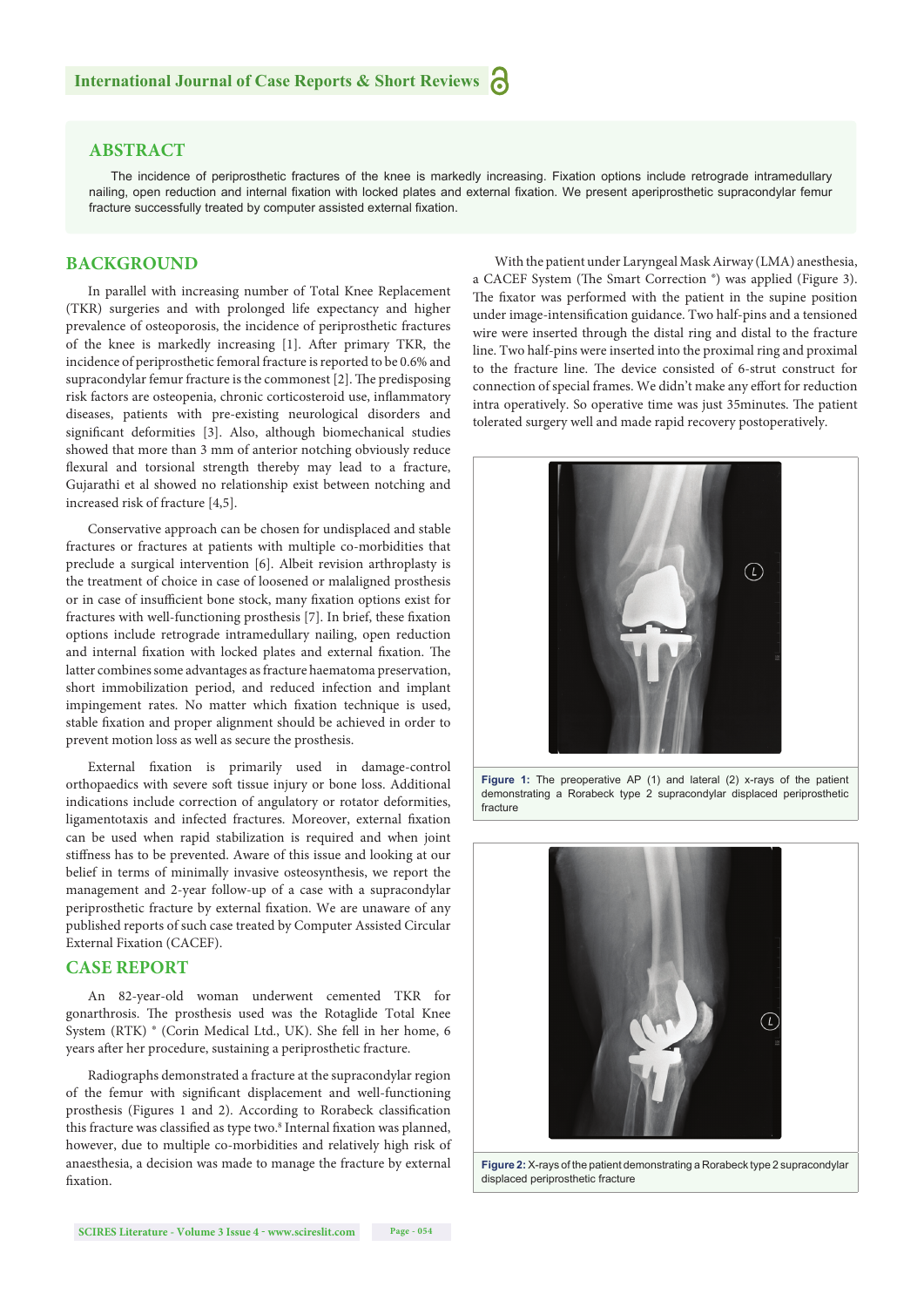#### **International Journal of Case Reports & Short Reviews**

We made computer assisted frame adjustments postoperatively very quickly and she began passive and active range-of-motion (ROM) exercises and partial weight bearing with crutches on the postoperative next day. She was instructed to increase weight bearing and ROM exercises as tolerated. She was discharged from hospital after the maintenance of stability and followed up in routine manner with monthly intervals. The fixator was removed 12 weeks later after sufficient callus formation was noted on radiographs and partial weight bearing protocol was used for protection for an additional two weeks (Figures. 4 and 5). After one year, she had 0-120° of motion and was satisfied with the clinical result and had minor complaints such as weakness, numbness related to other co-morbidities.

#### **DISCUSSION**

Periprosthetic supracondylar femur fractures occur in approximately 2.5% of patients with a total knee prosthesis [8]. A variety of methods have been used to manage these fractures surgically including internal fixation, intramedullary nailing, external fixation or revision arthroplasty [9]. Decisions are often made on the



**Figure 3:** Radiograph showing the management of the fracture by computer assisted circular external fixation



**Figure 4:** Postoperative AP (4) and lateral (5) x-rays of the same patient showing an uncomplicated full bony healing.



**Figure 5:** X-rays of the same patient showing an uncomplicated full bony healing.

basis of surgeon comfort level and experience because the literature does not provide conclusive evidence of one treatment being better than another. Recently, locking plates have been popularized due to providing tight fixation but also load sharing properties, however, complication rates of this technique remain high with up to 13% failures [10]. Surgeons still concerned about opening a fracture by using excessive surgical approaches in the presence of a wellfunctioning prosthesis.

External fixation has been developed and was supposed to deliver a crucial benefit for temporary fixation of open fractures or gradual correction of bony deformities overtime. Review of the literature for external fixation of a supracondylar periprosthetic femur fracture revealed 7 cases in 5 case reports (Table 1) [11-15]. Time from index implantation to fracture had a wide variation, from 10 days to 17 years and 6 of them were female. The only early postoperative complication related to the fixator was pin tract infection that was reported in 3 of 7 cases which was well responded to one week of oral antibiotics. Of them, 5 had excellent result with more than 90° of flexion, which was; seem to be indirectly related to period of fixation. Two patient had moderate result with lower than 90° of flexion due to more than 4 months of a spend time in fixator.

In the case of an elderly patient with medical comorbidities, early mobilization is important to reduce the risk of complications associated with prolonged recumbences and to maintain range of motion of the total knee replacement. In these cases, external fixator is a rational treatment option that a surgeon should always have in mind for the management of periprosthetic femoral fracture. This method is most promising because it is minimally invasive with very low intraoperative blood loss and minimal patient discomfort. It provides stable fixation, prompt postoperative mobilization and has no major complications. The deformity at the fracture site can be corrected 3-dimensionally. There is a little risk of surgical damage or transfusion. Immediate postoperative weight bearing is possible. Ilizarov external fixation is not time consuming. It gives postoperative capability for correction of malalignment. However, this technique may not be easy to apply with surgeons who have not adequate experience with it.